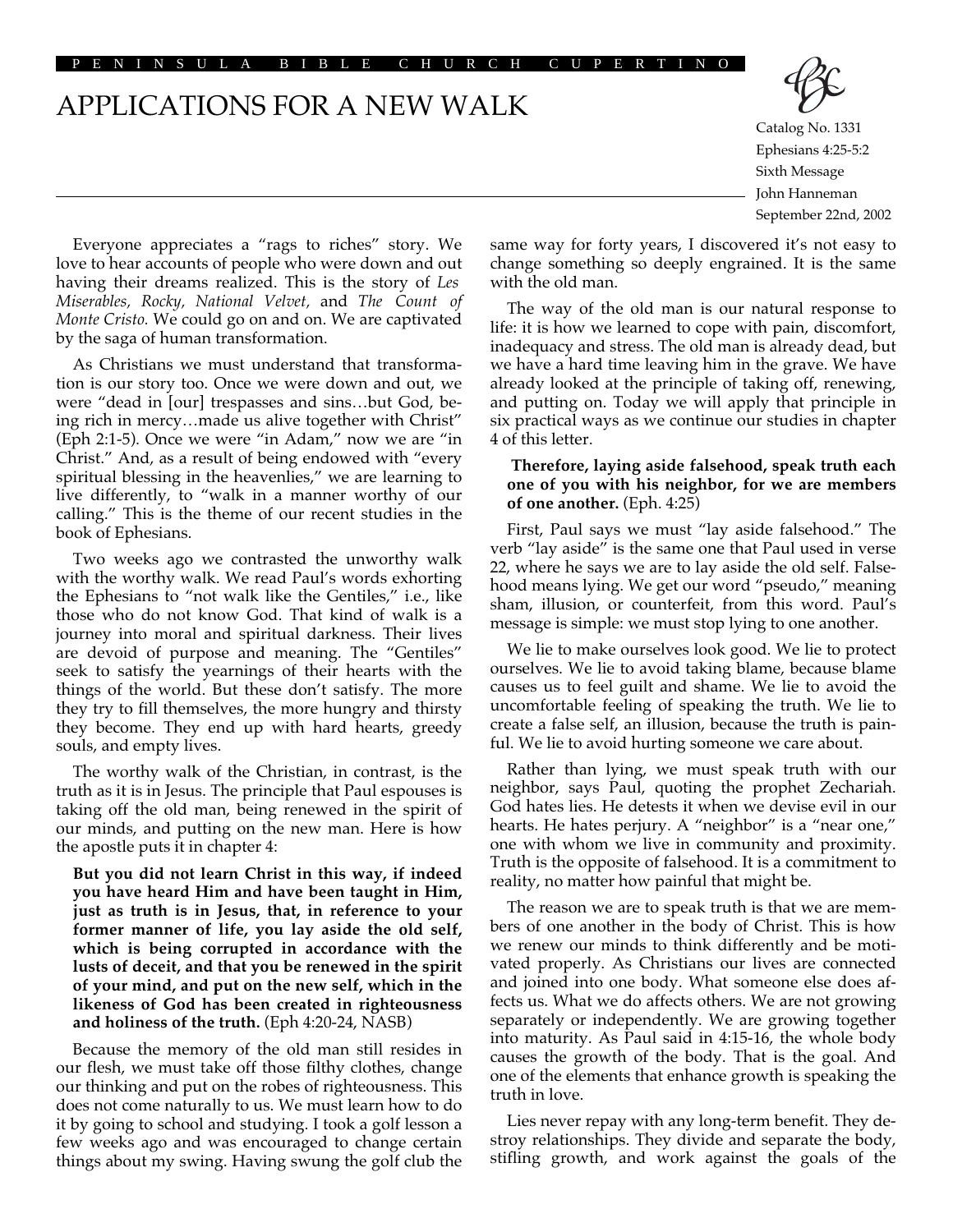church. Speaking truth is always beneficial. Relationships deepen and intimacy grows when we are truthful and honest with each other. We must value truth over self-protection.

The second application that Paul gives involves anger:

**Be angry, and yet do not sin; do not let the sun go down on your anger, and do not give the devil an opportunity.** (Eph 4:26-27)

The phrase, "be angry, and yet do not sin," is a quote from Psalm 4. David calls out to God in distress and says,

Tremble [be angry], and do not sin; Meditate in your heart upon your bed, and be still. Offer the sacrifices of righteousness, And trust in the LORD. (Ps 4:4-5)

Rather than taking matters into his own hands, David lies still on his bed and trusts in God. He is more aware of his own capacity to sin in response to injustice than he is in being consumed with those who sinned against him. David wants to be righteous no matter what the circumstances.

So what exactly are we to put off and put on? The scholars differ in their interpretations here. I will offer two possibilities. First, we are to put off anger, specifically unrighteous anger. Anger is an old-man response to hurt, pain, shame, inadequacy and injustice. It is a fleshly response to stress, a destructive and hurtful means by which we seek to control others and get our way.

We must take off anger and put on self-control and trust in God. Let us be still and mediate on our beds. "The anger of man does not achieve the righteousness of God" (Jas 1:20). Further, let us not allow the sun to go down on our anger. Let us keep short accounts and deal with anger before we retire for the night. If we don't, it will build up within us and give the devil an opportunity to damage us spiritually.

The second possibility is that we are to put off complacency towards sin, replacing it with righteous anger. If we do this we will not fall into sin by taking matters into our own hands instead of trusting God. Our natural responses to stress, trials and difficulties always involve sin. Paul is saying we must have the same attitude towards sin and evil as God does. If we don't, we will become passive and allow the old man to take control.

Paul qualifies this question of anger with three phrases: "do not sin," i.e., don't let anger become personal or prideful by letting it become unrighteous; "do not let the sun go down on your anger," i.e., never have a friendly attitude toward sin; and, "do not give the devil an opportunity," i.e., never give the devil an inch; do not let your guard down.

While both of these interpretations are valid, I favor the second, because of the context of Psalm 4, and also because Paul will mention putting off anger later in this section. But we must be careful. We should never use righteous anger to defend ourselves or justify an ungodly attitude. Jesus never defended himself with the sword, even when he threw the moneychangers out of his Father's house.

There will not be many occasions in life when we are called to respond with righteous anger. But there may be a few. When I was employed as an engineer years ago, a project was in trouble because of poor management. The solution they came up with was to have everyone work nights and weekends to make up for their mismanagement. I spoke up and asked how could the bosses make the workers suffer for their poor judgment. To my surprise they changed their minds and went in another direction. Now that circumstance is rare, but we are always to have an aggressive stance toward sin and injustice wherever we find it.

# **He who steals must steal no longer; but rather he must labor, performing with his own hands what is good, so that he will have something to share with one who has need.** (Eph 4:28)

The third application of the apostle's principle involves stealing. The eighth commandment prohibits stealing another's possessions or property. This also applies to holding back what is due to another in any form whatever. Temptation is everywhere, Every time I go to the gym I am tempted to steal the towel! Gym towels are perfect for odd jobs around the house. People are tempted to steal things from hotel rooms, withhold income taxes, and borrow money and not pay it back. Why do people steal, anyway? It's because the old man gets a sense of elation when he gets something for free. We get a kick out of feeling that we didn't have to work for it. And it doesn't matter how much we have already. Even famous people get caught shoplifting.

So we are to put off stealing and put on working. We must get a job and toil with our own hands. That might be easier said than done in this economy, but I don't think Paul would be particularly choosy here. After all, he was tentmaker. The work we are offered may not be what we would like, but it keeps our hands busy and helps us not be an imposition on society. We should not refuse work. Over the years we are approached by many people asking for money and food, and we help out when it is appropriate. But when some of them are asked if they are trying to get a job, the answers they give at times are rather amazing.

The reason why it is good to work is that work not only provides for us, but also for others who may be in need. The renewed thinking is that we not takers but givers. Stealing betrays a chip-on-the-shoulder mentality. It is how people get revenge on society and the world, because they think the world owes them something. Working and giving to those in need utterly changes the way we live in society and relate to people. When we use our resources to help others we become more like God.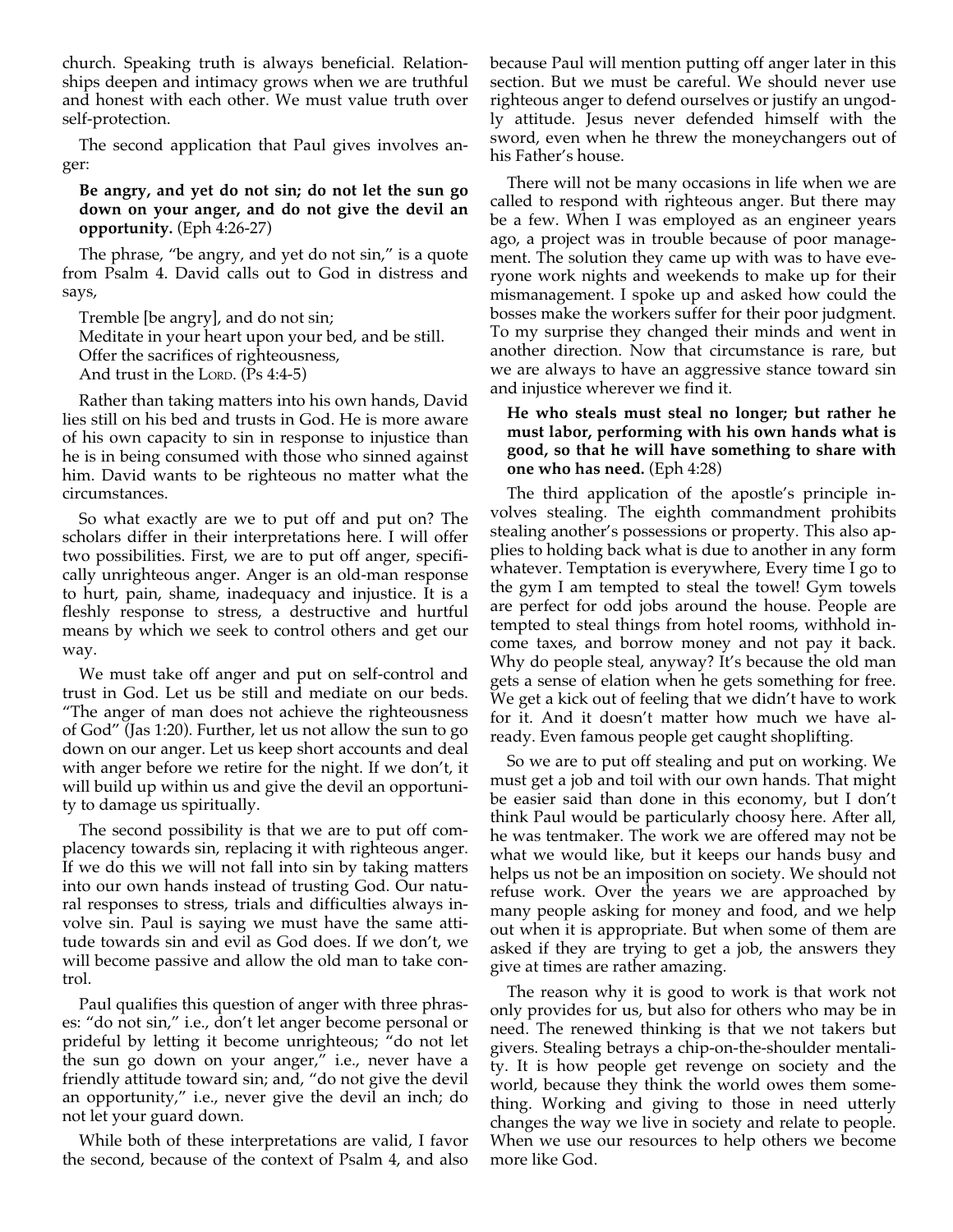The fourth application also deals with speech:

# **Let no unwholesome word proceed from your mouth, but only such a word as is good for edification according to the need of the moment, so that it will give grace to those who hear.** (Eph 4:29)

We must put off "unwholesome" words. The term refers to decaying fish or rotting grapes. It describes garbage, trashy words that have no value. What we must put on instead is speech that is good for edification, words that build up others.

The renewed mind sees the impact of edifying speech to grace the lives of others. Our words are very powerful either to build up or to tear down. They have the power of life and death. A thoughtless word spoken to a young child can cause years of painful remembrances. The old man uses words that criticize, demean, dishonor and cut down. The new man uses words that grace another's life. "Mark Twain once remarked, 'I can live for two months on a good compliment.'…'Good words,' said English poet George Herbert, 'are worth much and cost little.' "1

Do we use words to grace other people? At times I find myself thinking things about people that would give great encouragement to them, but I don't follow through and tell them. The new man graces people's lives with words. This is how we are learning to walk. James Bryan Smith says, "Our souls are our emotions and passions, and providing soul care for one another is done through listening, encouraging, and affirming."2

Another application involves the Holy Spirit:

## **Do not grieve the Holy Spirit of God, by whom you were sealed for the day of redemption.** (Eph. 4:30)

It's hard to understand how this verse fits in the text. It may be another reason for the prior verse, a summary statement, or perhaps a transition into the next section. Perhaps it is saying that walking in the old man "grieves" the Holy Spirit. We were sealed with the Spirit when we became Christians, and that sealing stays in effect until the day of redemption. No matter what we do, the Holy Spirit continues to live inside of us. He will never leave us, and God will never leave us.

Paul is saying that it brings sadness to the Holy Spirit when we steal, when we lie, when we are controlled by anger, and when we use unwholesome words. If you feel sad about acting out of the old man, that is the Holy Spirit at work. Our bodies are the temple of the Holy Spirit. He is grieved when we walk in the old man. And the corollary is certainly true. When we walk in the new man, that gives the Holy Spirit great joy.

Finally, Paul gives a list of things to put off and put on:

**Let all bitterness and wrath and anger and clamor and slander be put away from you, along with all malice. Be kind to one another, tender-hearted, forgiving each other, just as God in Christ also has for-**

### **given you.** (Eph 4:31-32)

These things are general in nature, but they all have to do with how we treat people. We are to put off bitterness, wrath, anger, clamor (wailing or lamenting), blasphemy, and all malice (evil). And we are to put on kindness, compassion, and forgiveness.

We grow together as a body of believers by forgiving one another unreservedly. Forgiveness lies at the heart of the gospel. If we don't forgive others, we'll be consumed with all these negative things that Paul says we are to put off. Is there someone you are refusing to forgive? That's the old man at work.

How do we renew our minds in order to treat people differently? We consider how God treats us. If God forgives us in Christ, we can forgive others. If God treats us with such kindness, we can treat others with kindness. If God is compassionate and affectionate towards us, then we can be compassionate towards others.

Paul wraps up everything he is saying about our new walk with a model for us to follow.

### **Therefore be imitators of God, as beloved children; and walk in love, just as Christ also loved you and gave Himself up for us, an offering and a sacrifice to God as a fragrant aroma.** (Eph 5:1-2)

The apostle gives two examples of how we are to live – God the Father, and God the Son.

First, Paul encourages us to imitate the Father as beloved children. Children always want to look and act like their parents. They do what they see their parents doing, whether good or bad. Since we tend to become what we see, let us look at the Heavenly Father and imitate him as our parent.

The second model to follow is Jesus. The encouragement is to walk in love. Christ walked in love by giving himself up for us and dying for us. Paul draws on the animal sacrifices in the Old Testament, saying that when Jesus was crucified, his death ushered up to heaven an aroma that was pleasing to the Father: "The other lamb you shall offer at twilight, and shall offer with it the same grain offering and the same drink offering as in the morning, for a soothing aroma, an offering by fire to the LORD" (Exod 29:41).

When we walk in love as Christ did, we die to ourselves, and that results in our life being a fragrant aroma to God. The Gentile gives his life over to sensuality; the Christian gives his life up for the sake of others. Once again we see a reference to the Trinity in this letter: we are to copy God, learn Christ, and not grieve the Holy Spirit.

Mimicking comes naturally to us. Growing up I tried to mimic everything the famous baseball player Mickey Mantle did. I held the bat like he did. I swung it like he did. I wanted to be a switch hitter like him. Tiger Woods is our model for golf. For basketball it's Michael Jordan. For football it's Johnny Unitas. Our models dic